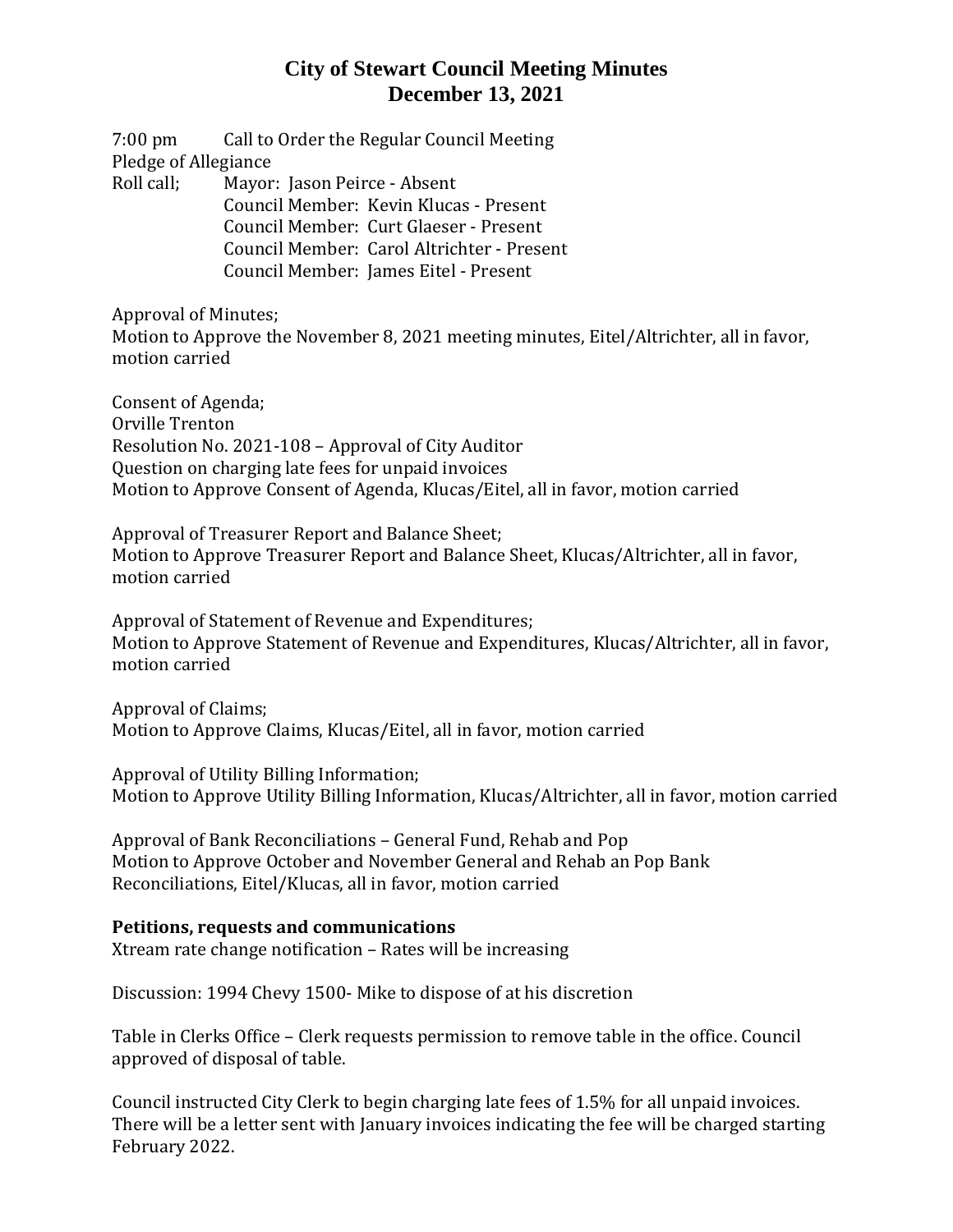#### **Ordinances and Resolutions;**

Resolution No. 2021-91 – Approval 2022 Tax Levy Motion to Approve Resolution No. 2021-91 at 2.5%, Klucas/Altrichter, all in favor, motion carried Members polled, Peirce-absent, Altrichter-yea, Eitel-yea, Klucas-yea, Glaeser-yea

Resolution No. 2021-92 – Approval 2022 Final Budget

The City Council was not comfortable setting the Final Budget without the Mayor present Tabled for a Special Meeting later this month

Resolution No. 2021-100 – Tax Forfeited Property There is one property on the forfeiture list, 300 Prior Street. Motion to Approve Resolution No. 2021-100 allowing for Public Auction, Klucas/Altrichter, all in favor, motion carried Members polled, Peirce-absent, Altrichter-yea, Eitel-yea, Klucas-yea, Glaeser-yea

Resolution No. 2021-103 – Approval of Donation Motion to Approve Resolution No. 2021-103 with a \$300.00 Donation, Altrichter/Eitel, all in favor, motion carried. Members polled, Peirce-absent, Altrichter-yea, Eitel-yea, Klucas-yea, Glaeser-yea

Resolution No. 2021-106 – Approval of Updates to Personnel Policy Motion to Approve Resolution No. 2021-106, Klucas/Altrichter, all in favor, motion carried Members polled, Peirce-absent, Altrichter-yea, Eitel-yea, Klucas-yea, Glaeser-yea

Resolution No. 2021-108 – Approval of City Auditor Motion to Approve Resolution No. 2021-108, Klucas/Altrichter, all in favor, motion carried Members polled, Peirce-absent, Altrichter-yea, Eitel-yea, Klucas-yea, Glaeser-yea

Resolution No. 2021-109 – Approval of Late Fees The City Clerk is to charge 1.5% late fees on all unpaid invoices. Motion to Approve Resolution No. 2021-109, Klucas/Altrichter, all in favor, motion carried Members polled, Peirce-absent, Altrichter-yea, Eitel-yea, Klucas-yea, Glaeser-yea

### **Reports of Officers, Boards and Committees;**

- 1. Police Department Report The City Clerk is to question a Township meeting on the billing. Motion to approve the Police Report. Eitel/Altrichter, all in favor, motion carried.
- 2. Emergency Services Report
	- A. Fire Department Josh Cox 1 Fire, 2 Medicals. FEMA grant has been applied submitted for \$471,428.57 Federal, \$23,571.43 Local match for a total of \$495,000.00. The local match is split 50/50 between cities and Townships.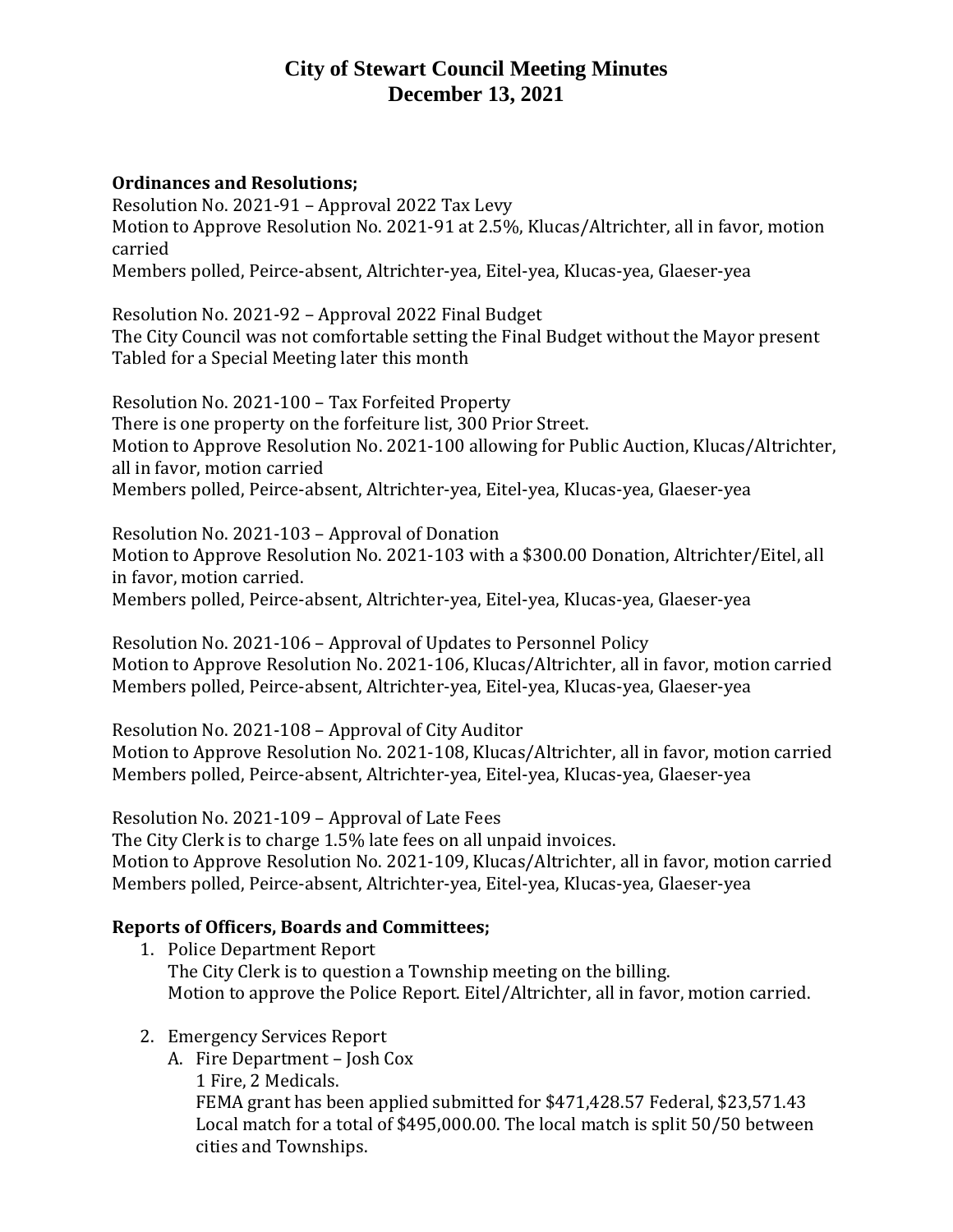New attendance policy for January 1 is 30% of meetings, drills, and calls. This will be the minimum of a year of service. This would require attendance at 25-32 "events" per year or 2-3 times a month.

Motion to Approve Fire Department Report, Eitel/Klucas, all in favor, motion carried

- B. EMR Department Carol Nelson 2 Medicals in November Motion to Approve EMR Department Report, Altrichter/Klucas, all in favor, motion carried.
- 3. Maintenance Water/Waste Water Report Mike Hansen MMS Report Mowed all road ditches Planted grass back at ponds from lift station project Burned the Brush site. Moved some piles around at lift station to get ready for winter Chopped leaves at Park, city hall, cemetery Replaced bulbs in Christmas décor and hung them Cut down brush by Jankes Cut down all flowers around city hall Had a bunch of water to shut off for snowbirds Swept streets – a lot of leaves this year Cleaned the catch basins Fertilized the ball field Turned off and drained drinking fountains at park and ball park. Graded roads Cleaned out blue pickup Got the broom and cab on X739 and the ferris put away for winter MPCA needed more paperwork, got it for them Continued working with Mike Morris and David Palm with everything Kept up on pop machines Kept up on all other stuff that comes up on a day-by-day basis. Mike is to shut down the pop machine at the ball park for the winter when he feels it is not generating enough to maintain it. Motion to Approve Maintenance – Water/Wastewater Report , Altrichter/Eitel, all in favor, motion carried

City of Stewart Wastewater Treatment Facility NPDES/SDS Permit No. MN0053210 Compliance Evaluation Inspection Follow up to be discussed at Special Meeting

Resolution No. 2021-104 – Approval of Water Treatment Plant-Pilot Study Motion to Approve Resolution No. 2021-104, Klucas/Altrichter, all in favor, motion carried.

Members polled, Peirce-absent, Altrichter-yea, Eitel-yea, Klucas-yea, Glaeser-yea